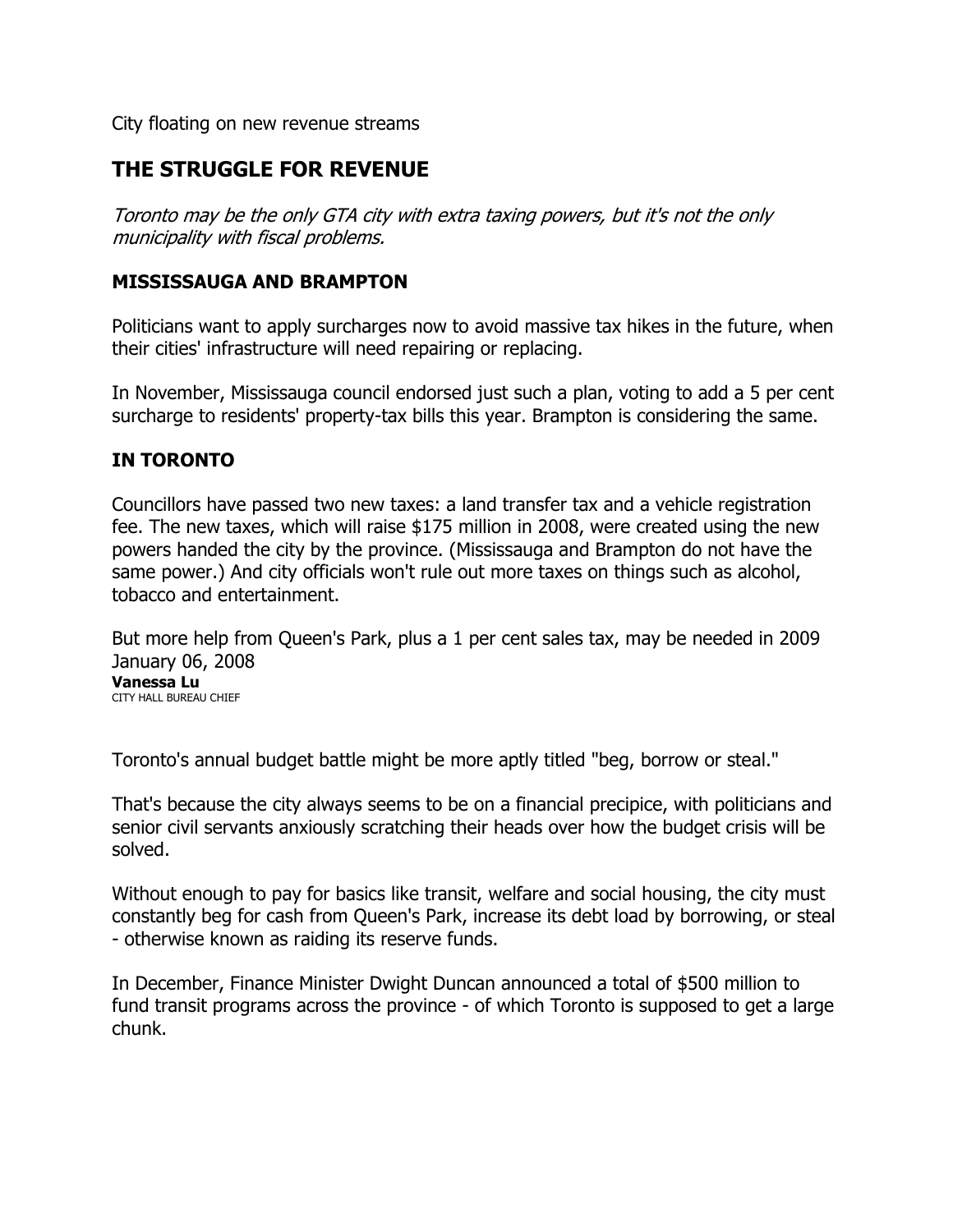Though final numbers aren't expected until later this month, Mayor David Miller says that commitment, along with a property tax hike of 3 or 4 per cent, will allow the city to balance its books this year.

Despite the smiles, Councillor Paul Ainslie, who sits on the budget committee, says the "beg, borrow or steal" method of managing city finances isn't over.

Last year's 3.8 per cent property-tax hike - though well above the inflation-pegged increase Miller had promised in his campaign - didn't even cover all of the city's increased costs, Ainslie says.

The inflation rate in April 2007, at the time of the budget vote, was 2.2 per cent. Each tax increase since 2004 has exceeded inflation.

Budget chief Shelley Carroll is more optimistic about this year's debate on the \$8 billion budget, thanks not only to the additional commitment from Queen's Park, but also to additional revenues expected from the new land transfer tax and vehicle-registration fees that were debated so bitterly for much of last year.

Those two items are expected to raise \$175 million this year. The budget shortfall is estimated at about \$250 million.

"There was a public outcry and a revolt from the taxpayers of the city," Councillor Denzil Minnan-Wong says of the tax debate and Miller's loss on the first vote. "The mayor was spanked. He took both the people and the votes for granted."

Minnan-Wong, a Miller critic, says the move showed "the mayor is not afraid and he can be very enthusiastic about raising taxes."

Meanwhile, looking back on her first year as budget chief, Carroll says the tax fight was tough slogging. "We had to explain why the public realm enhances your property" and fight off calls "to sell off the TTC, sell off every golf course, sell the public realm."

Though money remains tight, Carroll believes the bigger question remains: How can the budget be balanced down the road?

"We're not a lot better off if (the transit money is) not recurring," she says. "I think people want to see an end to the endless question of `Are you going to give a handout?'"

Carroll is also looking forward to seeing the findings of a provincial review of socialservices costs that were forced onto cities during the Mike Harris years, such as welfare and social housing.